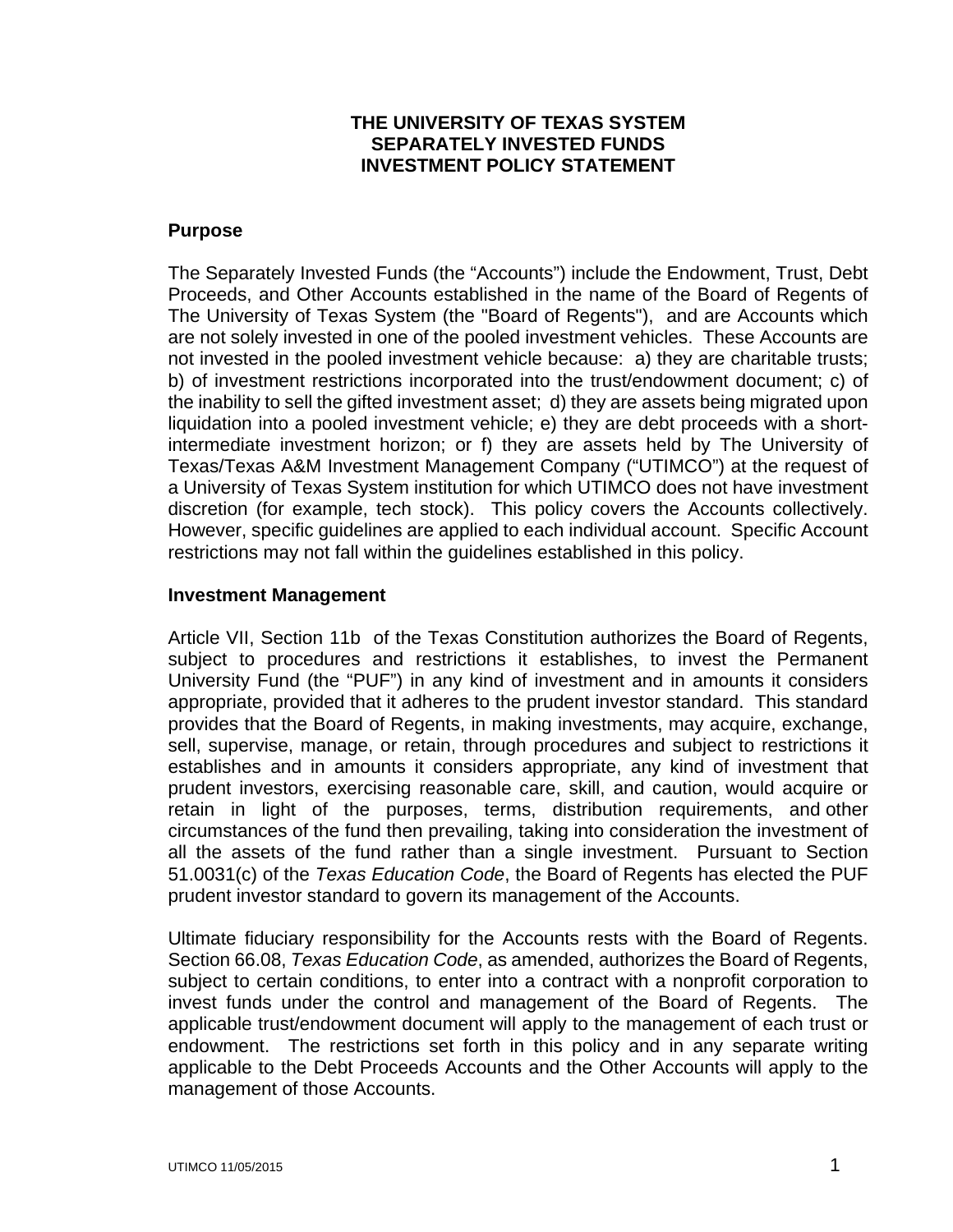Pursuant to an Investment Management Services Agreement between the Board of Regents and UTIMCO, the assets for the Accounts shall be managed by UTIMCO, which shall: a) recommend investment policy for the Accounts, b) determine specific Asset Class allocation targets, ranges and performance benchmarks consistent with the Accounts objectives, and if appropriate c) monitor the Accounts' performance against Accounts objectives. UTIMCO shall invest the Accounts' assets in conformity with this Policy Statement.

UTIMCO may select and terminate unaffiliated investment managers subject to any limitations stated herein. Managers shall be monitored for performance and adherence to investment disciplines.

## **Accounts Administration**

UTIMCO shall employ an administrative staff to ensure that all transaction and accounting records are complete and prepared on a timely basis. Internal controls shall be emphasized so as to provide for responsible separation of duties and adequacy of an audit trail. Custody of assets in the Accounts shall comply with applicable law and be structured so as to provide essential safekeeping and trading efficiency.

## **Investment Objectives**

Endowment Accounts - The primary investment objective shall be to invest the Accounts in assets that comply with the terms of the applicable trust/endowment document, taking into consideration the investment time horizon of the Accounts.

Trust Accounts - Trust Accounts are defined as either Foundation Accounts or Charitable Trusts ((Charitable Remainder Unitrusts (CRUT), Charitable Remainder Annuity Trusts (CRAT), Pooled Income Funds (PIF), or Charitable Trusts (CT)). The Board of Regents recognizes that the investment objective of a trust is dependent on the terms and conditions as defined in the trust document of each trust. The conditions that will affect the investment strategy are a) the trust payout provisions; b) the ages of the income beneficiaries; c) the ability to sell the gifted assets that were contributed to the trust; and d) consideration to investment preferences of the income beneficiaries. Taking these conditions into consideration, the fundamental investment objectives of the trust are to generate a low to moderate growth in trust principal and to provide adequate liquidity in order to meet the payout provisions of the trust.

Debt Proceeds Accounts – The primary investment objective shall be safety of principal and maintenance of adequate liquidity sufficient to meet the spend-out schedules of each Account, as provided by the U. T. System Office of Finance. Debt Proceeds Accounts, other than investments in cash as defined in the Liquidity Policy, will be invested in U.S. government obligations, including obligations of an agency or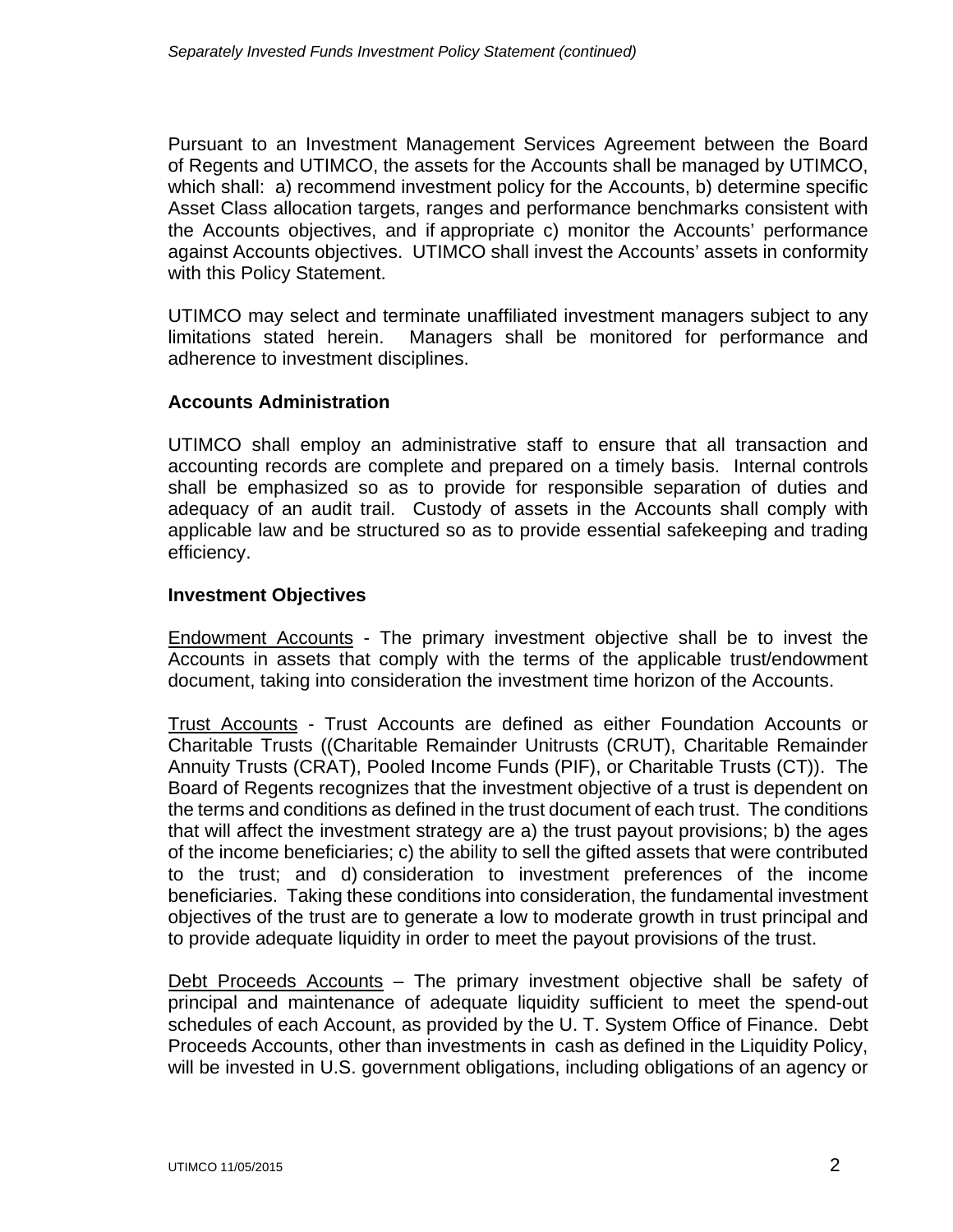instrumentality of the United States, taking into consideration the spending needs of the Accounts.

Other Accounts – These are all accounts which are not Endowment Accounts, Trust Accounts, or Debt Proceeds Accounts that hold assets not invested in one of the pooled investment vehicles. These accounts include agency funds, institution current purpose accounts, and tech stock accounts.

## **Asset Class Allocation**

Asset Class allocation is the primary determinant of the volatility of investment return and subject to the Asset Class allocation ranges specified herein, is the responsibility of UTIMCO. Specific Asset Class allocation positions may be changed from time to time based on the economic and investment outlook.

Unless otherwise restricted herein, the Accounts' assets shall be allocated among the following broad Asset Classes based upon their individual return/risk characteristics and relationships to other Asset Classes:

## Asset Classes:

Investment Grade Fixed Income – Investment Grade Fixed Income represents ownership of fixed income instruments across all maturities, including real and nominal, US and non-US, that are rated investment grade, including cash as defined in the Liquidity Policy.

Credit-Related Fixed Income – Credit-Related Fixed Income represents ownership of fixed income instruments across all maturities, including real and nominal, US and non-US, that are rated below investment grade.

Natural Resources - Natural Resources represents ownership directly or in securities, the value of which are directly or indirectly tied to natural resources including, but not limited to, energy, metals and minerals, agriculture, livestock, and timber.

Real Estate - Real Estate represents primarily equity ownership in real property including public and private securities.

Developed Country Equity – Developed Country Equity represents ownership in companies domiciled in developed countries as defined by the composition of the MSCI World Index.

Emerging Markets Equity – Emerging Markets Equity represents ownership in companies domiciled in emerging economies as defined by the composition of the MSCI Emerging Markets Index. In addition, such definition will also include those companies domiciled in economies that have yet to reach MSCI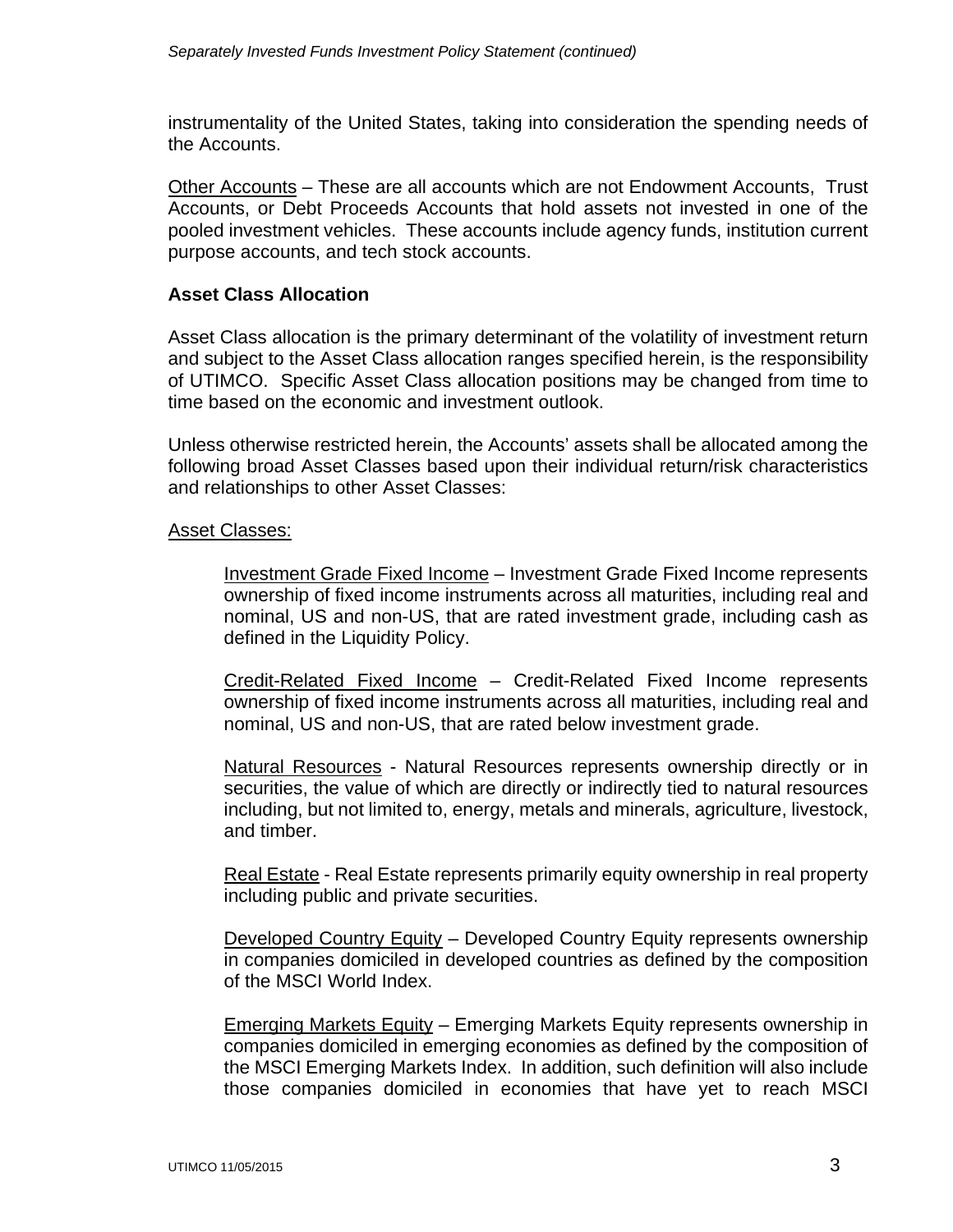Emerging Markets Index qualification status (either through financial or qualitative measures).

In addition, life insurance and variable annuities may be acceptable investments.

## **Asset Class Allocation Policy**

The Asset Class allocation policy and ranges for the Endowment and Trust Accounts are dependent on the terms and conditions of the applicable trust/endowment or trust document. The Asset Class allocation policy and ranges for the Debt Proceeds and Other Accounts will be determined by the terms and conditions of any applicable documents. If possible, the Accounts' assets shall be diversified among different types of assets whose returns are not closely correlated in order to enhance the return/risk profile of the Accounts.

The Board of Regents delegates authority to UTIMCO to establish specific Asset Class allocation targets and ranges for each Account. UTIMCO may establish specific Asset Class allocation targets and ranges for or within the Asset Classes listed above as well as the specific performance benchmarks for each Asset Class.

#### **Performance Measurement**

The investment performance of the actively managed Accounts, where cost effective, will be calculated and evaluated quarterly.

## **Investment Guidelines**

The Accounts must be invested at all times in strict compliance with applicable law.

Investment guidelines include the following:

#### **General**

- Investment guidelines for index, commingled funds, limited partnerships, and corporate vehicles managed externally shall be governed by the terms and conditions of the respective investment management contracts, partnership agreements or corporate documents.
- Investment guidelines of all other externally managed accounts as well as internally invested funds must be reviewed and approved by UTIMCO's Chief Investment Officer prior to investment of SIF assets in such investments.
- All investments will be U.S. dollar denominated assets unless held by an internal or external portfolio manager with the authority to invest in foreign currency denominated securities.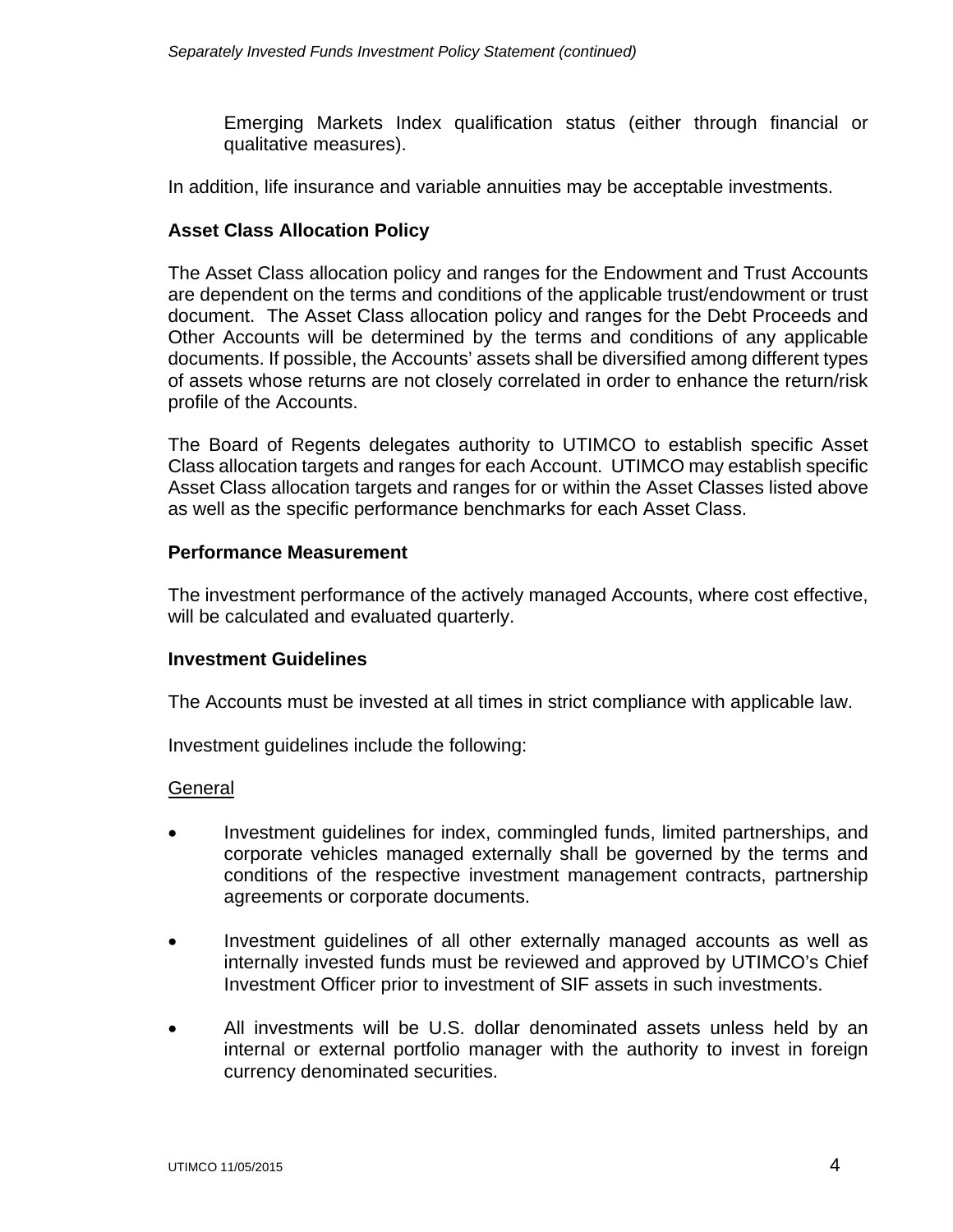- No securities may be purchased or held which would jeopardize, if applicable, the Account's tax-exempt status.
- No internal investment strategy or program may purchase securities on margin or use leverage unless specifically authorized by the UTIMCO Board.
- No internal investment strategy or program employing short sales may be made unless specifically authorized by the UTIMCO Board.

The Account may utilize derivatives only in accordance with the Derivative Investment Policy.

## Investment Grade and Credit-Related Fixed Income

Not more than 5% of the market value of fixed income securities may be invested in corporate and municipal bonds of a single issuer.

## Real Estate, Natural Resources, Developed Country Equity, and Emerging Markets **Equity**

- Not more than 25% of the market of equity securities may be invested in any one industry or industries (as defined by the standard industry classification code and supplemented by other reliable data sources) at cost.
- Not more than 5% of the market value of equity securities may be invested in the securities of one corporation at cost.
- Not more than 7.5% of the market value of equity and fixed income securities taken together may be invested in one corporation at cost.

The provisions concerning investment in Investment Grade Fixed Income, Credit-Related Fixed Income, and Real Estate, Natural Resources, Developed Country Equity, and Emerging Markets Equity shall not apply to Accounts when expressly prohibited by the terms and conditions of the applicable trust/endowment, trust or other controlling document. To the extent determined practical by the U. T. System Office of Development and Gift Planning Services, donor preferences will be considered in determining whether gifts of securities are held or sold.

## **Distributions**

Distributions of income or amounts from the Accounts shall be made as soon as practicable, either: a) based on the terms of the applicable trust instrument; b) following the fiscal quarter end for endowments; or c) based on specific requirements for other accounts.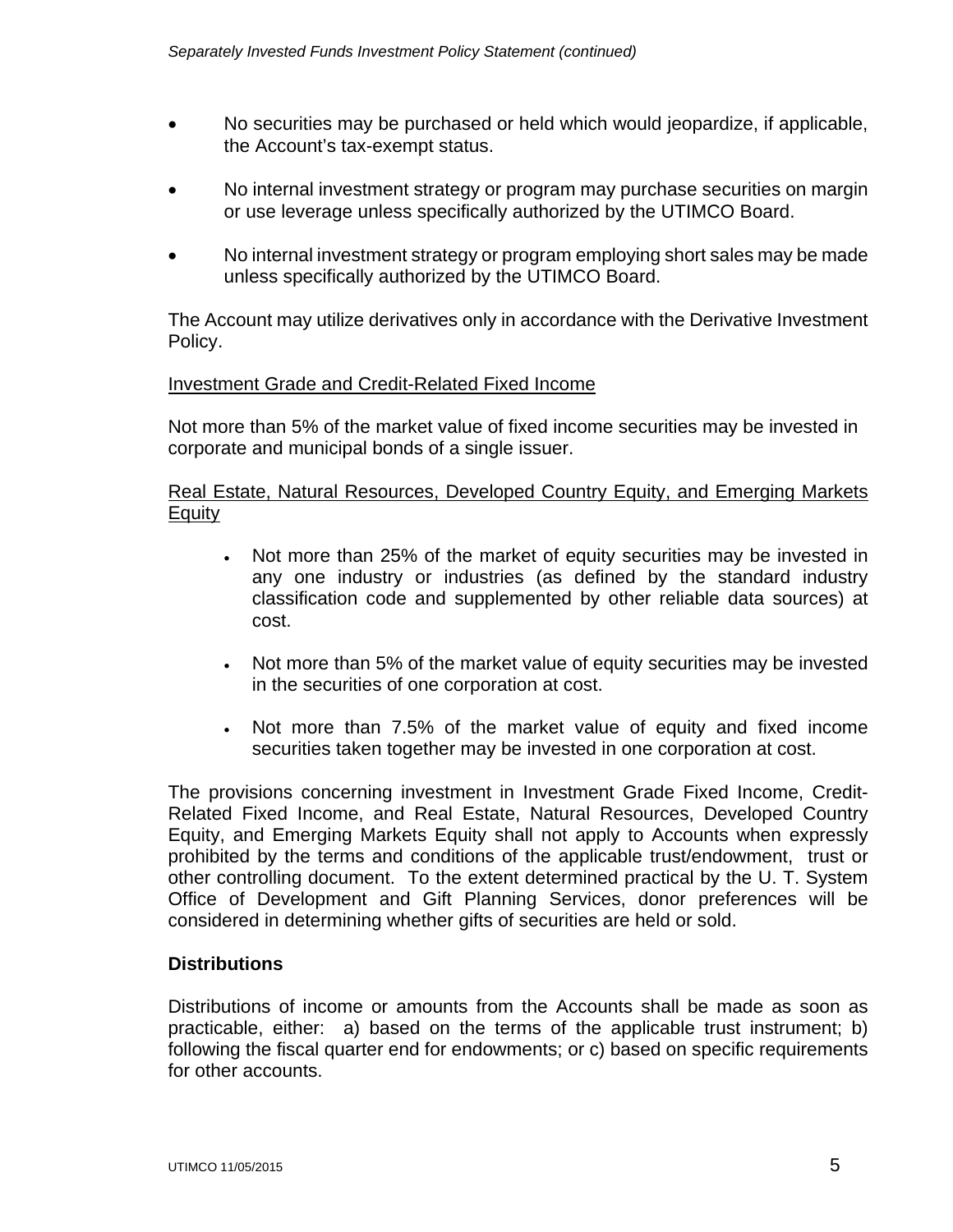## **Accounting**

The fiscal year of the Accounts shall begin on September 1st and end on August 31st. Trusts will also have a tax year end which may be different than August 31st. Market value of the Accounts shall be maintained on an accrual basis in compliance with Generally Accepted Accounting Principles ("GAAP"), Governmental Accounting Standards Board Statements, industry guidelines, or federal income tax laws, whichever is applicable. Significant asset write-offs or write-downs shall be approved by UTIMCO's Chief Investment Officer and reported to the UTIMCO Board. Assets deemed to be "other than temporarily impaired" as defined by GAAP shall be written off and reported to UTIMCO's Chief Investment Officer and the UTIMCO Board when material.

# **Valuation of Assets**

As of the close of business for each month, UTIMCO shall determine the fair market value of all assets in the Accounts. Such valuation of assets shall be based on the bank trust custody agreement in effect or other external source if not held in the bank custody account at the date of valuation. The final determination of the Accounts net assets for a month end close shall normally be completed within ten business days but determination may be longer under certain circumstances.

# **Compliance**

Compliance with this Policy will be monitored by UTIMCO's Chief Compliance Officer. UTIMCO's Chief Executive Officer, the UTIMCO Board, and the UTIMCO Audit & Ethics Committee will receive regular reports on UTIMCO's compliance with this Policy. All material instances of noncompliance, as determined by UTIMCO's Chief Compliance Officer and the Chair of the UTIMCO Audit & Ethics Committee, will require an action plan proposed by UTIMCO's Chief Executive Officer and approved by the Chairman of the UTIMCO Board with timelines for bringing the noncompliant activity within this Policy.

## **Securities Lending**

The Accounts may participate in a securities lending contract with a bank or nonbank security lending agent for purposes of realizing additional income. Loans of securities by the Accounts shall be collateralized by cash, letters of credit or securities issued or guaranteed by the U.S. Government or its agencies. The collateral will equal at least 100% of the current market value of the loaned securities. The contract shall state acceptable collateral for securities loaned, duties of the borrower, delivery of loaned securities and collateral, acceptable investment of collateral and indemnification provisions. The contract may include other provisions as appropriate.